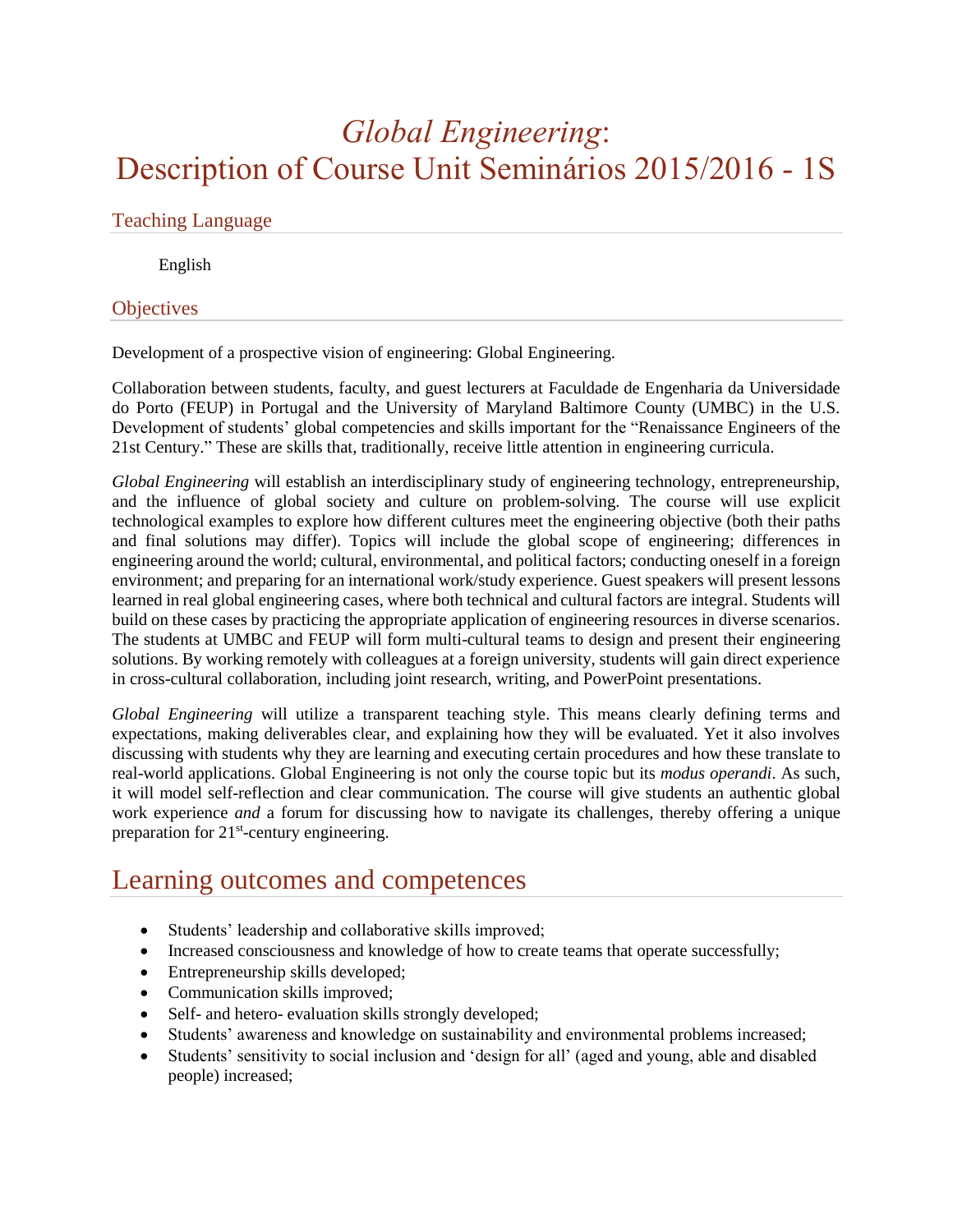• They will be able to identify, evaluate, and formulate complex problems, with scientific, technical and human components; they will become able to establish the bases of practical solution to real problems, at different levels and scales; they will know and comprehend the importance of engineering and other professions to reshape the world for human beings.

## Working method

Presentations, discussion, individual assignments, and team projects

#### Programme

- Discussion with students about the characteristics of a Global Engineer; reflection on their own strengths, weakness and needs to become future engineers.
- Review of engineering techniques and challenges
- Production and presentation of work projects, as well as peer review of other teams; discussion of effective communication and critique.
- Presentations by specialists—faculty, researchers, industry professionals—with great experience in practical applications of engineering in a global context.

#### Main Bibliography

- *Educating The Engineer of 2020: Adapting Engineering Education to the New Century*. National Academy of Engineering. Washington, D.C.: The National Academies Press, 2005.
- *Entrepreneurship for Engineers*. CRC Press, 2010
- *Teaching and Training for Global Engineering: Perspectives on Culture and Professional Communication Practices*. Ed. Kirk St. Amant and Madelyn Flammia. Piscataway: IEEE Press, 2016.

#### Complementary Bibliography

- Collier, Paul. *The Bottom Billion: Why the Poorest Countries are Failing and What can be done About it*. Oxford: OUP, 2008.
- Legg, Gary. *American Engineers in Japan: Same Profession, Different Worlds*, 1989.
- Mor Barak, Michalle E. *Managing Diversity: Toward a Globally Inclusive Workplace*. Sage Publications, Inc, 2005.
- Morice, P.B. *Britain and European Engineering Education*, 1988.
- Wiley. *Global Engineering and Construction* Wiley, 2006

#### Teaching methods and learning activities

Common lectures between FEUP and UMBC using video conference system.

Multicultural team projects, individual assignments, analysis and debate, and presentations by subject matter experts.

Student-evaluation of team projects and course evaluation for continuous improvement.